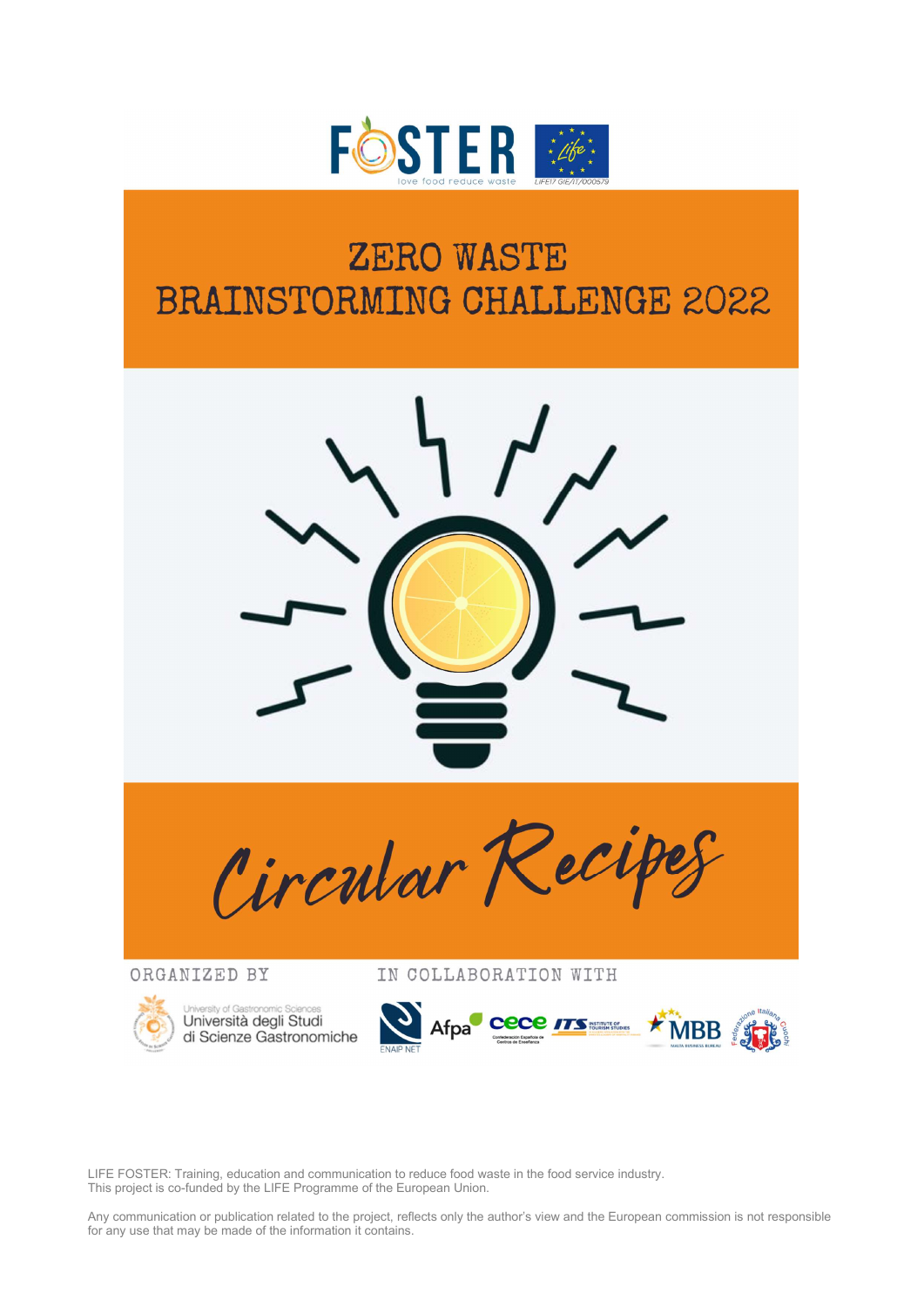

# COMPETITION RULES

#### CIRCULAR RECIPES, Zero Waste Brainstorming Challenge 2022 is a Competition organized by the University of Gastronomic Sciences of Pollenzo within the LIFE FOSTER project.

For any information regarding the competition, please consult the websites www.lifefoster.eu or contact us by e-mail n.tecco@unisg.it, specifying in the object CIRCULAR RECIPES- Zero Waste Brainstorming Challenge 2022.

### PREMISE

The University of Gastronomic Sciences announces the International Gastronomic Competition - CIRCULAR RECIPES - Zero Waste Brainstorming Challenge, reserved for students of schools / training institutes who have joined the LIFE FOSTER project in the countries of France, Spain, Malta and Italy.

The goal is to collect recipes that demonstrate the problem-solving skills of the participating students in designing anti-waste, circular recipes with a balanced nutritional intake.

The challenge will take place in two phases:

- 1. preselection phase from 1 April to 30 April 2022 online: each student (aged between 15 and 23) can apply for a maximum of one recipe by filling the form available on the dedicated page https://www.lifefoster.eu/challenge-2022/ and the sending of a maximum of 5 photos relating to the realization of the recipe to the address n.tecco@unisg.it ;
- 2. final competition on 24-25 May 2022 at the Food Lab of the University of Gastronomic Sciences of Pollenzo, Bra (CN), Italy. A maximum number of 10 students will be able to access the final phase of the competition, at least 2 from each state participating in the LIFE FOSTER project, selected in the pre-selection phase. During the competition, students will have to make the candidate recipes in the preselection phase. The communication of the participants in the final competition will be made on May 6, 2022.











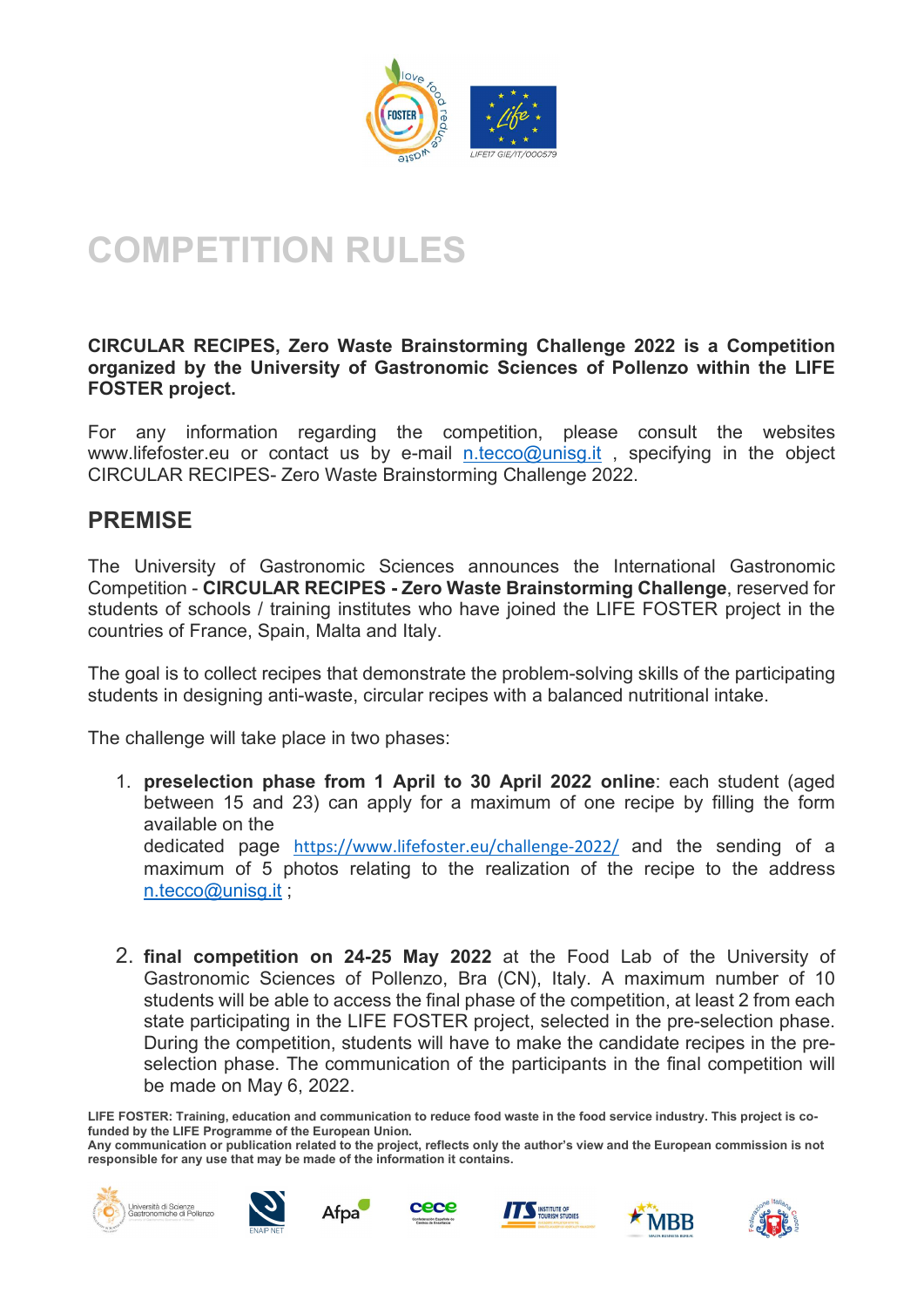

## GENERAL RULES

### CONTACTS AND INFORMATION

UNIVERSITA' DI SCIENZE GASTRONOMICHE – Piazza Vittorio Emanuele II, 9, 12042 Pollenzo CN mail: n.tecco@unisg.it LIFE FOSTER: info@lifefoster.eu - www.lifefoster.eu

For all types of information on the pre-selection phase of the competition (registration, recipes to be presented) write by 22 April to n.tecco@unisg.it, specifying in the object CIRCULAR RECIPES- Zero Waste Brainstorming Challenge 2022.

#### REGISTRATION AND DEADLINE

By registering for the CIRCULAR RECIPES - Zero Waste Brainstorming Challenge, participants accept the regulation and its conditions. Registration must be done by completing the online form in its entirety. In the enrollment form, it will also be required to indicate the name of a contact person from the school of provenience. Registration must be completed no later than 30 April 2022. The form is available in the section "Sign up and submit your recipe at the address https://www.lifefoster.eu/challenge-2022/

By filling out the registration form for the challenge, the participant provides his/her consent to process the data we will collect in compliance with law no. 196/03 and its amendments published in the Official Gazette no. 65 of 19 March 2007 (protection of persons and other subjects regarding the processing of personal data) and of Regulation (EU) 2016/679.

Registration is intended as acceptance of the conditions of the regulation.

#### THEME OF THE CHALLENGE

Each participant is required to present the recipe of a main dish for the pre-selection phase. In case of selection for the final competition, the competitor will be required to make the candidate recipe.

WHAT IS A MAIN DISH…

Main dish: It is a dish generally defined as a single dish that contains from a nutritional point of view all the macronutrients that should make up every meal, i.e.:











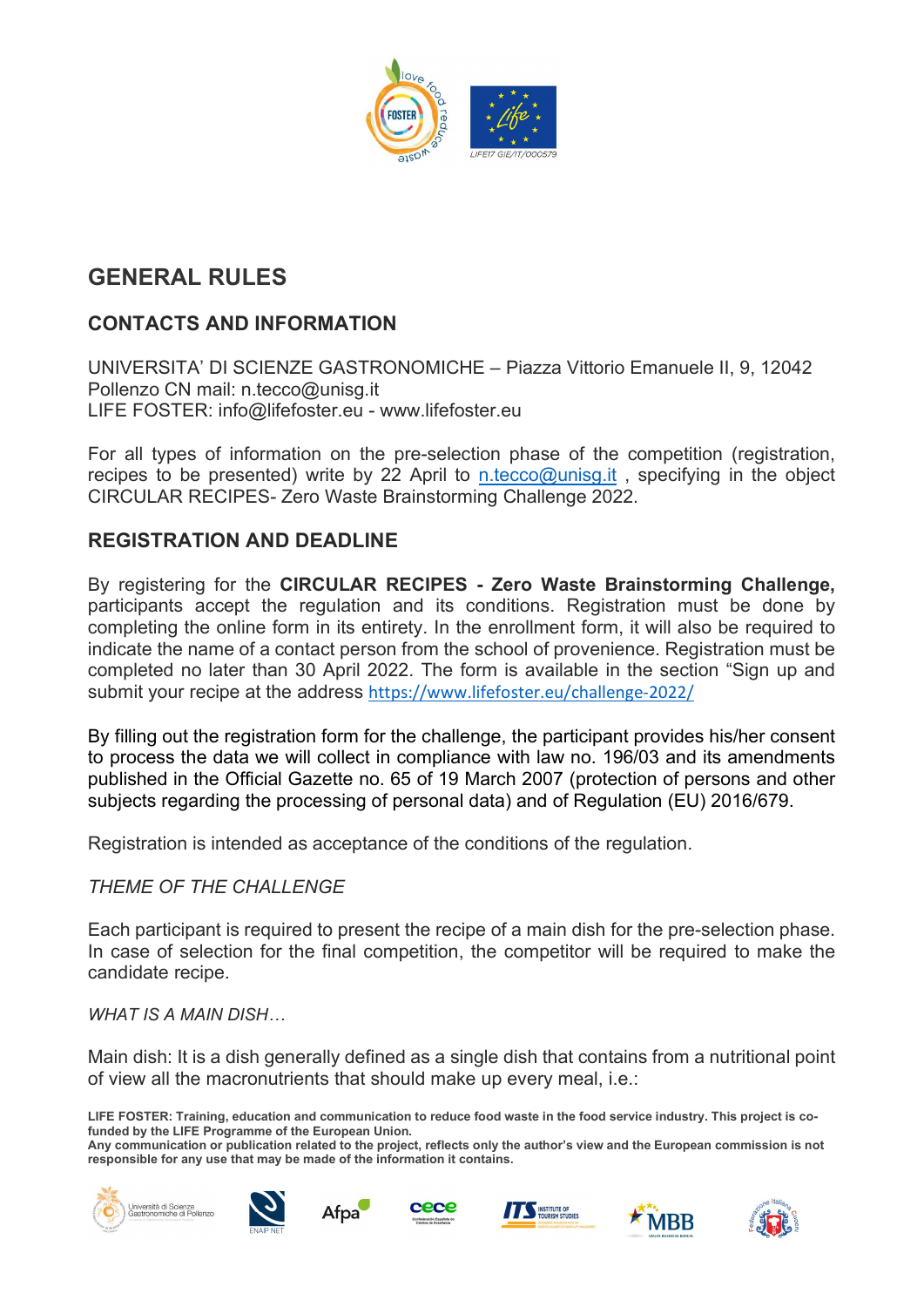

- proteins (deriving from lean meat or blue fish or eggs or cheeses or legumes);
- carbohydrates (deriving from pasta or rice or other cereals such as barley, spelled, sorghum, millet, burghul, quinoa, couscous, or bread or potatoes);
- lipids, of animal origin or preferably of vegetable origin (olive oil);
- fiber, deriving from vegetables and legumes.

For the proportions between the different macronutrients it is possible to refer to the "Healthy Eating Plate" created by nutrition experts at Harvard T.H. Chan School of Public Health https://www.hsph.harvard.edu/nutritionsource/healthy-eating-plate/

The maximum limit of characterizing ingredients to be used in the recipe is 6 (excluding seasonings, e.g. salt, oil, butter ...). The maximum time for making a single dish cannot exceed 60 minutes. The purchase of the ingredients for the preparation of the dish during the final competition will be made by the organizer.

The preparation can be either cold or hot or with cold parts and hot parts. The preparation can be both omnivorous and vegetarian.

#### RECIPE

Each participant can propose no more than one recipe for the participation in the Challenge. Information on the recipe (title, description, ingredients, execution process and accompanying photos, description of actions for the prevention and reduction of waste, weight of food waste, impact assessment on water and energy consumption, reasons related to the choice of recipe) must be entered exclusively by completing the online form. The maximum time for making the single dish cannot exceed 60 minutes.

The information relating to the quantity of ingredients (maximum 6 characterizing ingredients with the exception of condiments) will refer to the single portion. The photographs (max 5) must also refer to the single portion. In case of selection for the final competition, the execution of the recipe must necessarily follow what was presented in the pre-selection phase. Each competitor in the final phase of the competition will have to prepare 6 portions of his own recipe.

#### INGREDIENTS

The maximum limit of characterizing ingredients to be used in the recipe is 6 (excluding seasonings, e.g. salt, oil, butter ...).











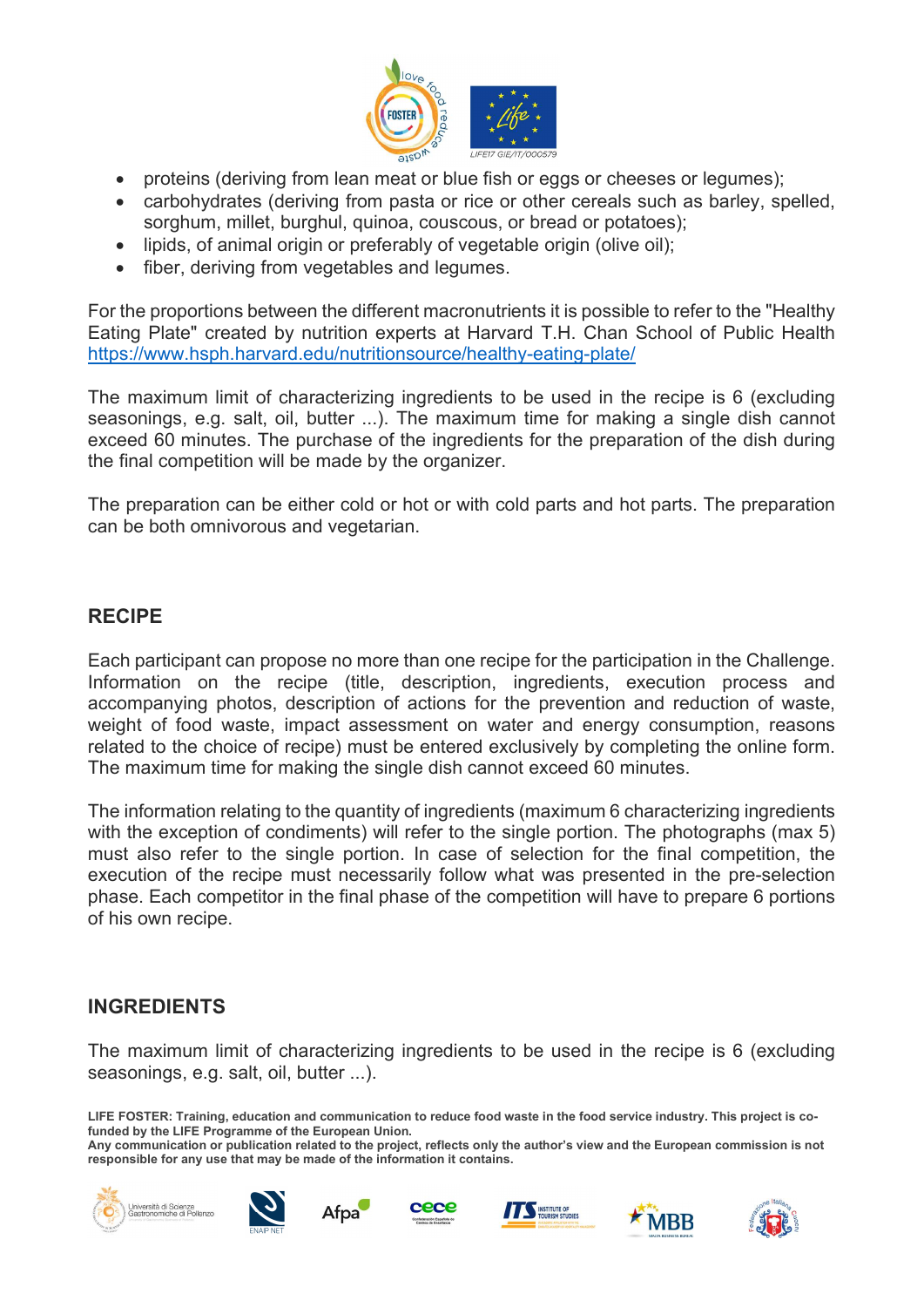

In case of selection for the final competition, the execution of the recipe must necessarily follow what was presented in the pre-selection phase. Each competitor in the final phase of the competition will have to prepare 6 portions of his own recipe. The jury will verify the correspondence of the ingredients with the recipe presented in the pre-selection phase and it will be mandatory to weigh all the ingredients before the start of the competition and at the end of it to calculate any waste and possible waste, using for the evaluation criteria and monitoring of waste, a simplified version of the web application FOOD WASTE FLOW BALANCE developed by the University of Gastronomic Sciences of Pollenzo. During the realization of the recipe, each competitor will have a container for the collection of the organic fraction, the contents of which will be weighed by the judges at the end of the competition.

THEY WILL NOT BE ALLOWED AMONG THE INGREDIENTS

- Fresh-cut fruit and vegetables (FFV)
- Crustaceans and mollusks already shelled
- Semi-finished products of industrial production

Photos of food raw materials in the original packaging with brands or logos will not be allowed.

### THE BRAISTORMING CHALLENGE

For the pre-selection phase, each participant must present 1 portion of their recipe to the plate.

For the final phase of the competition each participant will have to elaborate 6 portions of his/her own recipe per dish.

Each selected student will be able to make use of the assistance of an accompanying teacher who will have to be stationed outside the competition laboratory on sight, but in direct contact with the competitor and will only be able to provide suggestions during the competition (coaching).

#### INTERNATIONAL JURY

The jury is made up of 3 professional judges as follows: 1 Professor from the University of Gastronomic Sciences of Pollenzo, 1 Chef from the Food Lab of the University of Gastronomic Sciences of Pollenzo, 1 Chef of renowned international fame for his actions against food waste.

By participating in the Challenge, the competitors accept the rules and conditions. The decision of the judges is final and unappealable.











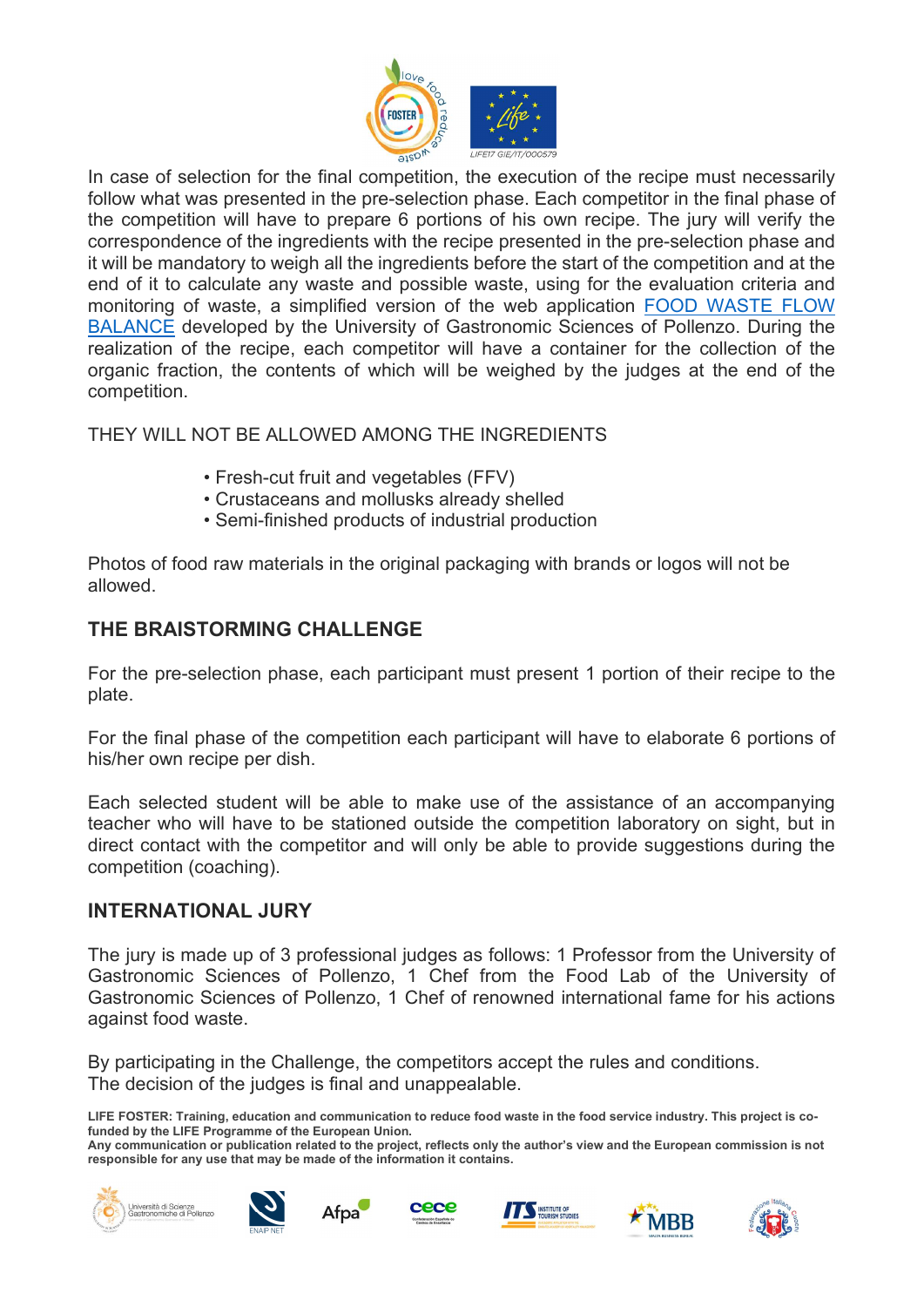

#### EVALUATION CRITERIA

Here the list of the criteria and the relative scores for the pre-selection phase and for the final competition. Half points will not be accepted.

| Criteria                                                                                                                                                                       | Maximum score awarded in<br>the pre-selection phase | Maximum score attributable<br>in the final competition    |
|--------------------------------------------------------------------------------------------------------------------------------------------------------------------------------|-----------------------------------------------------|-----------------------------------------------------------|
|                                                                                                                                                                                |                                                     | * Maximum score attributable in<br>the preselection phase |
| of<br>the<br>Seasonality<br>ingredients                                                                                                                                        | 15                                                  | $15*$                                                     |
| Valorisation in the recipe of<br>aspects relating to the local<br>gastronomic tradition                                                                                        | 15                                                  | $15*$                                                     |
| Application of the principles<br>of circular economy in the<br>recipe (e.g. full use of the<br>ingredient, minimization of<br>the water and energy impact<br>of the execution) | 15                                                  | $15*$                                                     |
| Incidence of waste% of the<br>of<br>the<br>total<br>weight<br>ingredients                                                                                                      | 15                                                  | 15                                                        |
| <b>Nutritional balance</b>                                                                                                                                                     | 10                                                  | $10*$                                                     |
| <b>Description</b><br>and<br>presentation of the recipe<br>(story-telling)                                                                                                     | 10                                                  | $10*$                                                     |
| Consistency between<br>the<br>recipe proposed and<br>the<br>recipe performed                                                                                                   |                                                     | 5                                                         |
| Sensory<br>profile<br>(taste,<br>presentation)                                                                                                                                 |                                                     | 15                                                        |
| <b>Maximum total score</b>                                                                                                                                                     | 80                                                  | 100                                                       |

LIFE FOSTER: Training, education and communication to reduce food waste in the food service industry. This project is cofunded by the LIFE Programme of the European Union.

Any communication or publication related to the project, reflects only the author's view and the European commission is not responsible for any use that may be made of the information it contains.